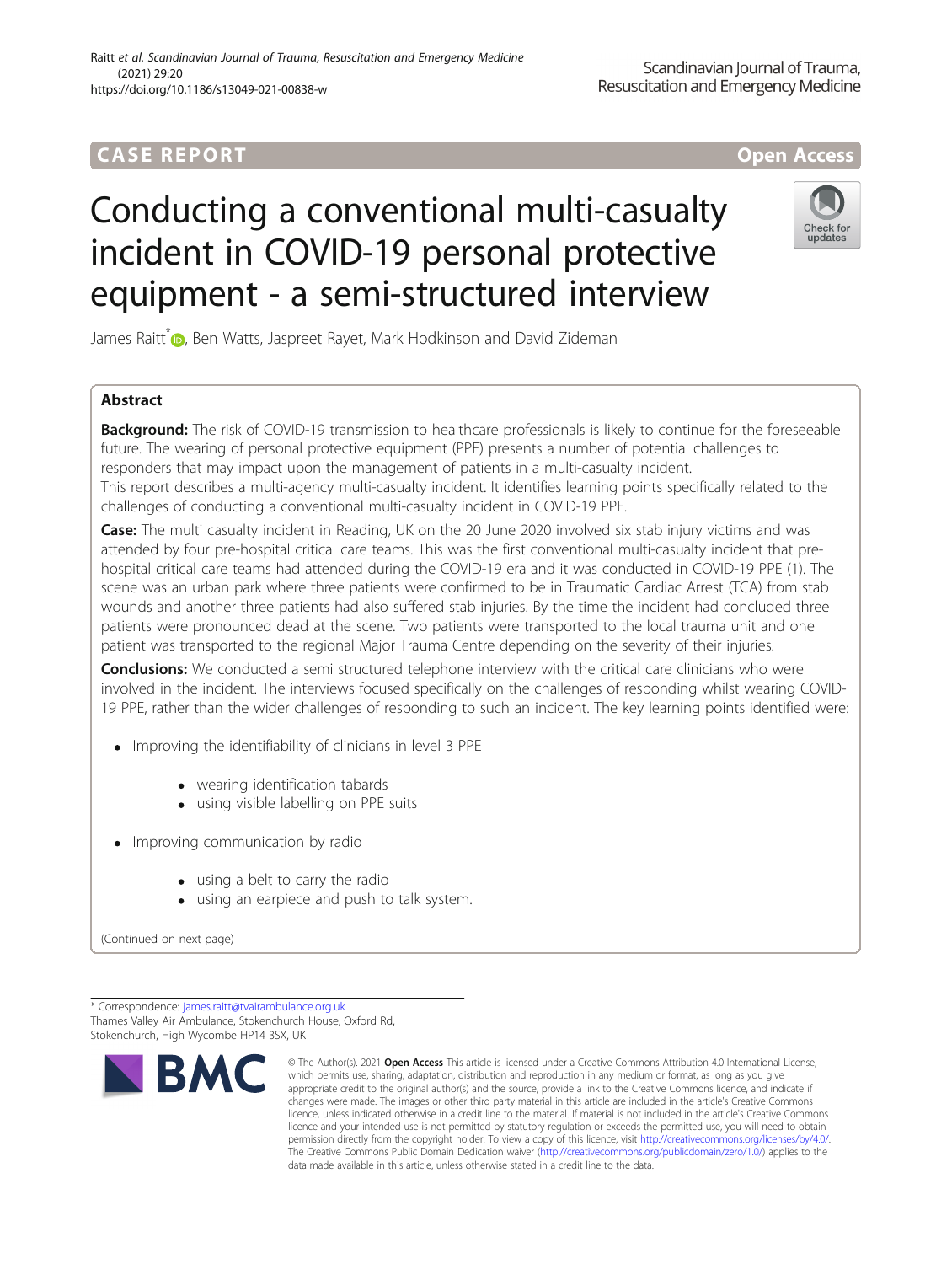Training in conducting multi casualty incidents in level 3 PPE.

Keywords: COVID-19, Multi casualty incident, Personal Protective Equipment

### Background

The multi-casualty incident in Reading on the 20 June 2020 was the first conventional incident that multiple pre-hospital critical care teams had attended during the COVID-19 era. It was conducted in COVID-19 PPE [\[1](#page-3-0)]. The incident involved six stab injury victims and was attended by South Central Ambulance Service NHS Trust (SCAS) and pre-hospital critical care teams from Thames Valley Air Ambulance (TVAA), Hampshire and Isle of Wight Air Ambulance (HIOWAA) and London's Air Ambulance (LAA) as well as the British Association for Immediate Care (BASICS).

The risk of COVID-19 transmission to healthcare professionals is likely to continue for the foreseeable future and the wearing of PPE presents a number of potential challenges to responders that may impact upon the management of casualties at multi-casualty incidents.

This report identifies learning points specifically related to the challenges of conducting clinical care at a conventional multi-casualty incident in COVID-19 PPE. We hope that this study will assist other services to prepare and train for, and respond to multi casualty incidents whilst wearing COVID PPE.

#### Case

At 18:57 on 20 June 2020 the first of approximately ten emergency calls were received at SCAS Emergency Operations Centre (EOC). The TVAA critical care paramedic (CCP) working on the Helicopter Emergency Medical Services (HEMS) Dispatch Desk, based within the EOC, listened passively to the call and made the decision to dispatch multiple critical care resources. The call suggested that there were several casualties in traumatic cardiac arrest (TCA) and up to ten casualties who had sustained penetrating stab injuries. Two TVAA prehospital critical care teams were dispatched. The first was a dual CCP asset in a fast response car and the second, comprising a pre-hospital emergency medical doctor and a CCP, by helicopter. Two additional prehospital critical care teams were requested from areas with shared geographic borders as mutual aid: One helicopter team from LAA, with two doctors and a CCP, and a fast response car from HIOWAA with one doctor and two CCPs. In addition, two BASICS doctors also attended the scene, one of whom acted as the Medical Incident Advisor.

The scene was an urban park where three patients were confirmed to be in TCA as a result of stab injuries. A further three patients had also suffered stab injuries. By the time the incident had concluded three patients were pronounced dead at the scene. Two patients were transported to the local trauma unit and one patient was transported to the regional Major Trauma Centre depending on the severity of their injuries.

The incident was conducted against the backdrop of a global pandemic of the novel coronavirus COVID-19, requiring that all casualties received care from clinicians who were wearing enhanced levels of PPE. For casualties requiring potential aerosol generating procedures (AGPs), which include airway management and surgical interventions, this PPE consists of a FFP3 mask or respirator, goggles or visor, a fluid repellent one-piece white suit with a hood and multiple layers of gloves (Level 3 PPE). The suits bear no form of identification of the wearer, so some clinicians had attached A5 sized stickers to identify clinicians by name and role, others bore no identification. At the height of the incident there were approximately 20 clinicians from 5 services all wearing level 3 PPE, most of whom were in identical UK standard issue "Tyvek" brand white suits.

#### Method

In order to identify good practice and areas for improvement, we conducted a semi-structured telephone interview with critical care clinicians who attended the scene and the coordinating TVAA CCP from the SCAS EOC HEMS desk. The interviews were focused specifically on the challenges of providing care to multiple stab victims whilst wearing COVID-19 PPE, rather than the wider clinical, logistical and operational challenges of responding to such an incident.

The following questions were discussed:

- Describe your job role on the 20th June
- Describe the number of major incidents you have previously attended
- When you were dispatched what sort of scene were you expecting?
- What preparations did you make on route? Specifically briefing/donning suits/allocating roles
- What extra information or direction were you given on arrival at scene? eg from scene commander.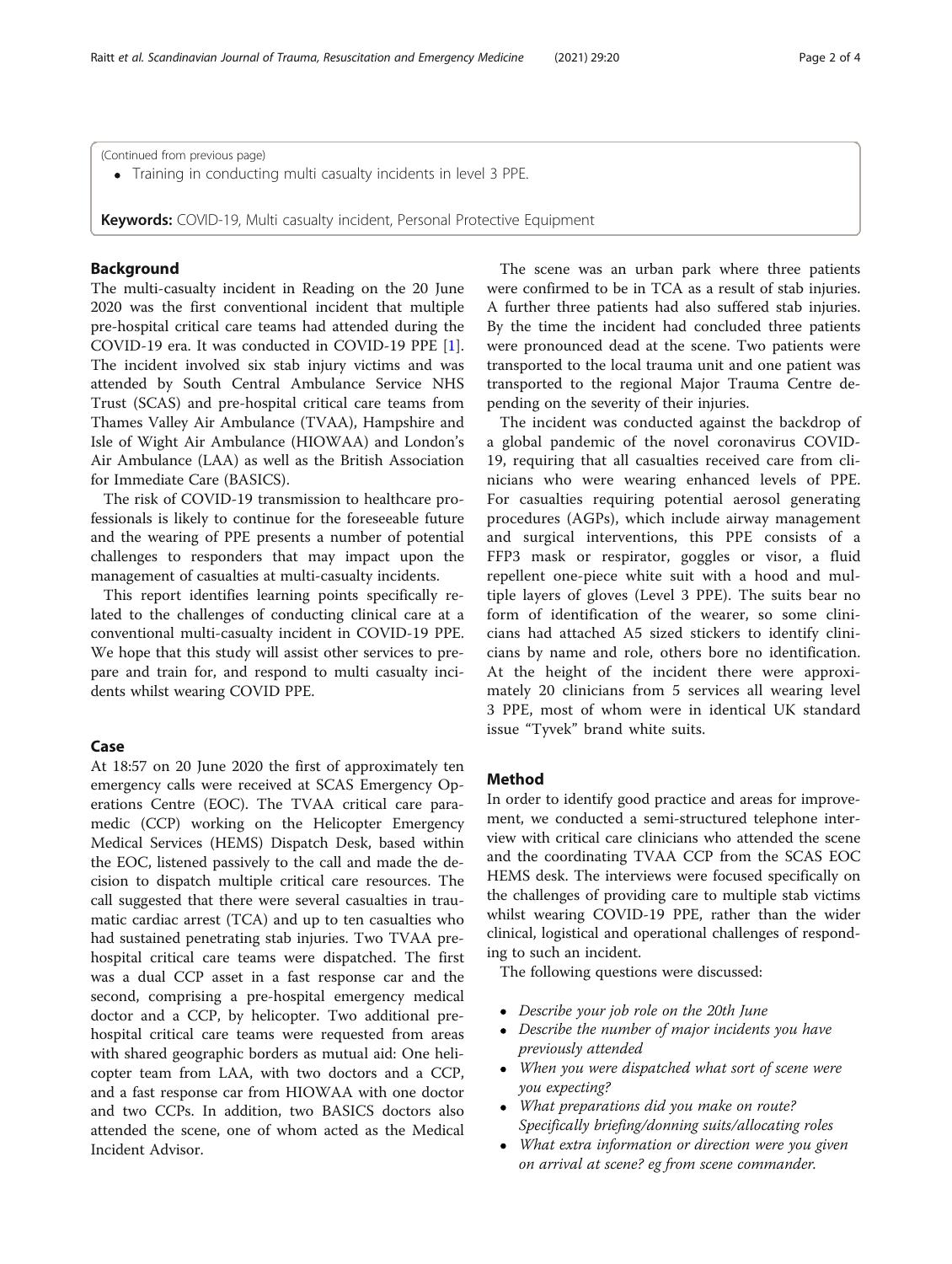- Briefly describe the scene on arrival.
- On arrival at scene what PPE was being worn?
- What PPE was worn by other clinicians dealing with the same patient?
- How did this change as the incident progressed?
- What clinical interventions did you conduct?
- What was the disposition of your patient? (Prononced life extinct at the scene or conveyed to hospital)
- What particular challenges did you find regarding communication: within the team/to external teams/ to scene command?
- What particular challenges did you find regarding situational awareness?
- What went well and where was there scope for improvement.

**Table 1** Challenges, good practice and proposed solutions

- From the aspect of conducting a major incident in level 3 PPE what might you advise others attending a similar event?
- From the aspect of conducting a major incident in level 3 PPE what might you do differently if attending a similar event in future?

#### Results

Nine clinicians were interviewed, from TVAA, LAA, HIOWAA and BASICS, who had varying levels of experience of responding to mass casualty events. Table 1 shows the challenges that were reported and the solutions proposed by the interviewees.

### **Discussion**

As a result of the interview the common themes that developed were:

- When dispatched a number of crews were expecting a single victim. Updates on route proved key to developing an understanding of the scene.
- In teams that arrived by vehicle the co-driver was able to don PPE whilst on route to the scene and prepare the driver's PPE. In teams that arrived by aircraft one member of the team was identified to don level 3 PPE first and was assisted by another crew member.
- The casualties in TCA were fortunately all situated in close proximity. This facilitated the first critical

| Challenge or good practice identified                                                                                                                                                                             | <b>Proposed solutions</b>                                                                                                                                                                                                                                                                                                                                                                                                                                                                                                                                                                                                                                           |
|-------------------------------------------------------------------------------------------------------------------------------------------------------------------------------------------------------------------|---------------------------------------------------------------------------------------------------------------------------------------------------------------------------------------------------------------------------------------------------------------------------------------------------------------------------------------------------------------------------------------------------------------------------------------------------------------------------------------------------------------------------------------------------------------------------------------------------------------------------------------------------------------------|
| Good practice - South Central Ambulance Service (SCAS)<br>senior commander was wearing an easily recognisable tabard<br>and didn't require level 3 PPE                                                            | Only clinicians conducting Aerosol Generating Procedures (AGPs) should be<br>in level 3 Personal Protective Equipment (PPE).<br>Develop better labelling or supply scene tabards for all clinicians. (see below)                                                                                                                                                                                                                                                                                                                                                                                                                                                    |
| It was difficult to identify clinicians by role and the labels<br>used for identification were insufficient.                                                                                                      | In order to distinguish skill levels and grades for clinicians wearing Level 3<br>PPE it is recommended that a colour coded tabard similar to that used by<br>scene commanders be developed. This would identify Critical Care doctors<br>and Critical Care Paramedics (CCPs) and be standardised across the UK as per<br>the National Ambulance Resilience Unit guidance (Appendix 1) This tabard<br>could either be disposable or washable at 60 °C to facilitate infection control.                                                                                                                                                                              |
| Once a fluid repellent suit is donned it makes it impossible to<br>access items in the pockets of clothes underneath. This<br>included radios and car keys.                                                       | The senior commander carries a drop box to collect the keys of response<br>vehicles from Critical Care teams as they arrive, allowing these vehicles to be<br>moved as necessary.                                                                                                                                                                                                                                                                                                                                                                                                                                                                                   |
| Carrying and using radios whilst wearing level 3 PPE is<br>challenging                                                                                                                                            | Use earpieces with a push to talk facility or a belt to carry the radio<br>externally.                                                                                                                                                                                                                                                                                                                                                                                                                                                                                                                                                                              |
| The wearing of masks and hoods meant it was difficult to<br>hear verbal instructions                                                                                                                              | Closed loop communication would be beneficial                                                                                                                                                                                                                                                                                                                                                                                                                                                                                                                                                                                                                       |
| It was difficult to send and receive updates from the HEMS<br>desk once level 3 PPE was donned. It was commented that<br>fewer updates from scene were received that would be usual<br>from an non-COVID incident | The teams that arrived at the scene later, when most interventions had<br>already been undertaken, should have one clinician don full level 3 PPE, with<br>at least one other remaining in level 2 PPE to facilitate communication and<br>situational awareness.<br>A windscreen report is a brief summary of what can be seen immediately on<br>arrival at a large or major incident; they are particularly valuable when taken<br>from a helicopter above the scene and can be done by taking an aerial<br>scene photograph to refer to later. The importance of a windscreen report is<br>increased when later communications may be impaired by the use of PPE. |
| There are multiple challenges regarding communication and<br>situational awareness                                                                                                                                | Training. Organisations should train for multi-casualty situations wearing PPE.<br>To-date, the majority of training has focused on individual patient care whilst<br>wearing PPE.<br>CRM. Individuals should be aware of how PPE compromises recognition and<br>communication. As a result, it takes time to establish what has occurred, who<br>is on the scene and what their role is.                                                                                                                                                                                                                                                                           |
| Some teams carried large storage bags containing a variety of<br>sizes of PPE and it was time-consuming to find the correct sizes.                                                                                | Clinicians could carry one set of PPE of the correct size for the entire shift,<br>with resupply from a stock holdall as required.                                                                                                                                                                                                                                                                                                                                                                                                                                                                                                                                  |